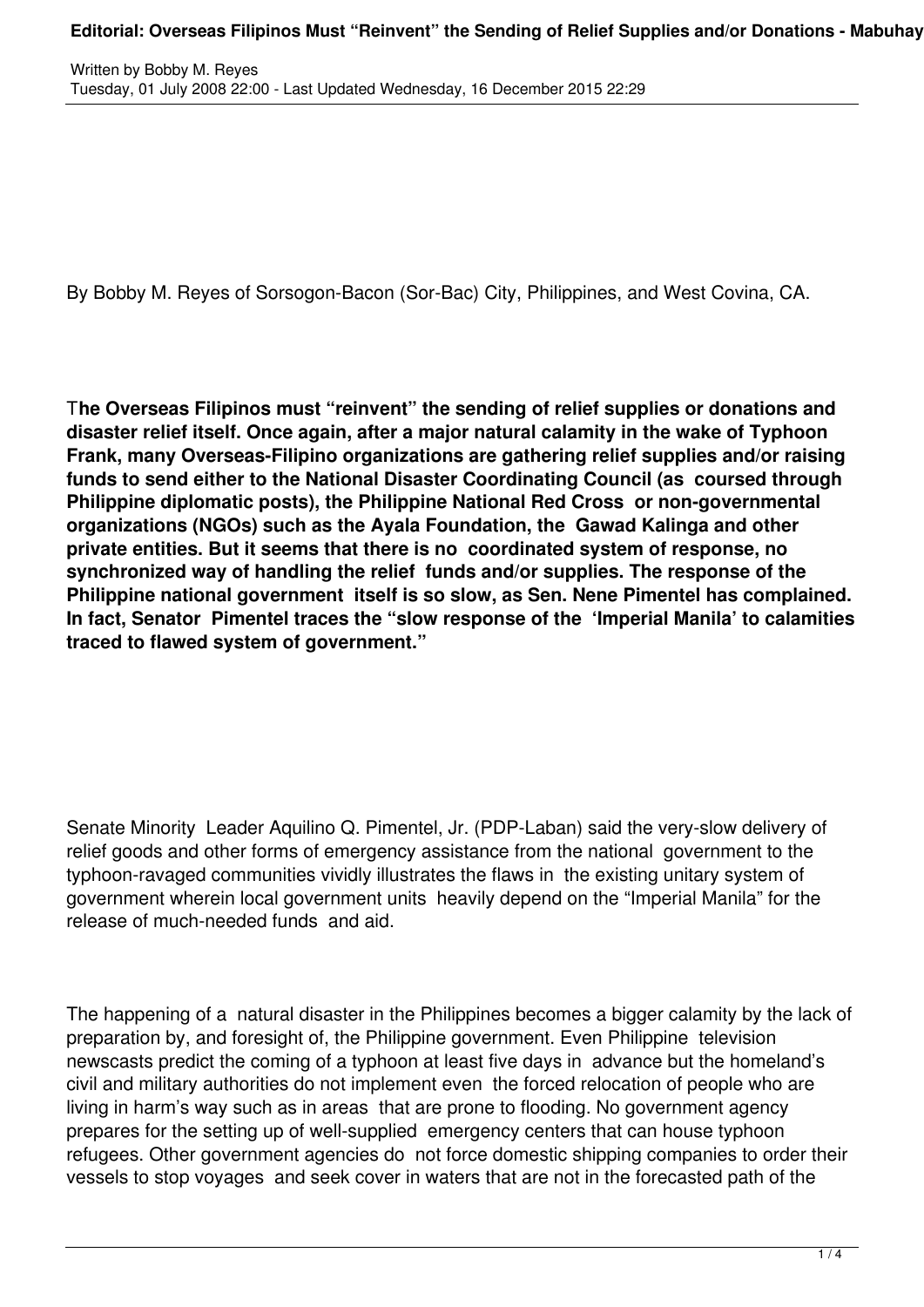typhoon. Fishermen are not warned to stay ashore and not take their fishing boats out to sea.

In an earlier editorial about Typhoon Frank, we said that the Philippine President "must blame herself for not providing the right leadership in changing a corrupt system that is responsible for the routine comedy of errors that plagues the country." To read again the editorial, please click on this link Editorial: President Arroyo Must Go Back Home ASAP and Attend to Pressing Problems

[Senator P](content/view/2985/90)imentel said this intolerable situation during severe calamities bolsters the argument for adopting a federal system where the authority to release funds to aid disaster victims can be exercised by the component federal states instead of being monopolized by the national government.

The national government is not impotent to deal with preparations to mitigate the effects of a typhoon and marshal resources to provide relief after the storm has passed. The national government spends tens of billions of pesos for pork barrel, foreign trips of high-government officials from all the three branches of the government and lining up the pockets of corrupt bureaucrats. The Office of the President even hands out millions of pesos in cash as dole outs to visiting provincial governors and members of the Philippine Congress – instead of using the funds to bolster the Presidential Calamity Fund.

It has become the mentality, if not the habit, of Philippine-government agencies and their officials to rely on foreign donors and financial assistance from the Overseas Filipinos every time there is a natural calamity in the country – instead of husbanding ample government funds to prepare for contingencies. More often than not, it does not even acknowledge with thanks the donations in cash and kind by the Overseas-Filipino communities. There is also the lack of accountability and transparency in the handling of the calamity funds.

It is high time for Overseas Filipinos to stop throwing good money after bad, to use a cliché. The sending of cash and other relief supplies under the present system of addressing the effects of calamities in the Philippines does not address the issue of solving permanently the needs of the calamity victims. We suggest that the Filipino government officials use wisely the pork in its budget We suggest that Overseas-Filipino donors pool their resources and go for projects that would address the long-term solutions such as helping the victims resume their livelihood, so that – using the oft-quoted adage – they can catch the fish, instead of providing them with a fish for a day or plant crops, instead of providing them with staples for a week.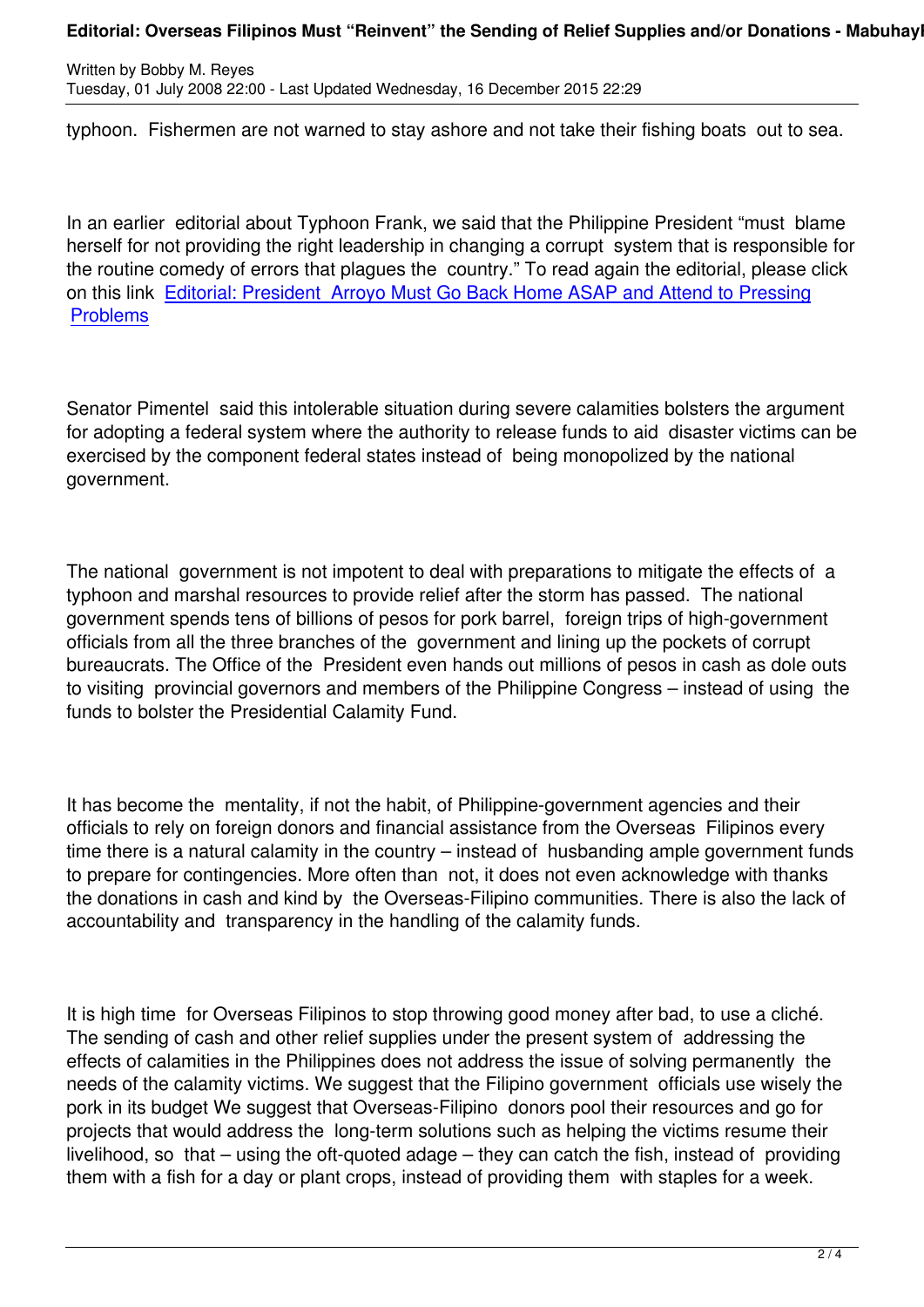Written by Bobby M. Reyes Tuesday, 01 July 2008 22:00 - Last Updated Wednesday, 16 December 2015 22:29

There are other steps that the Overseas Filipinos can do with their relief funds, as will be explained in another article in the "Unsolicited Advice" column of this editor.

The Overseas Filipinos must force the Philippine government to undertake fundamental structural reforms. One such reform is the adoption of the federal system, as advocated by Senator Pimentel and his allies in the Senate, House of Representatives and local-government entities.

"That is one distinct advantage of the federal system. The federal state would have the necessary power to meet contingencies. All the agencies responsible for assisting disaster victims would be found within the federal state. They might still need assistance from the national government, but the primary responsibility for rendering emergency relief assistance would be placed on the shoulders of the federal state," he said.

In the wake of the widespread havoc and destruction wrought by killer Typhoon Frank, local officials and displaced residents in disaster areas complained that the National Disaster Coordinating Council, Department of Social Welfare and Development and other Manila-based state agencies were too slow in responding to their call for emergency assistance.

The most vociferous in hurling this criticism were the local chief executives and congressmen from Iloilo, Aklan, Antique and other provinces in Western Visayas which were hardest hit by the typhoon. Iloilo Governor Neil Tupas and the mayors of the cities and towns of the affected provinces even denounced the small quantities of food packages and other emergency relief items that were sent by NDCC a few days after the typhoon.

Majority of the members of the Senate have introduced Joint Resolution 10 calling for the